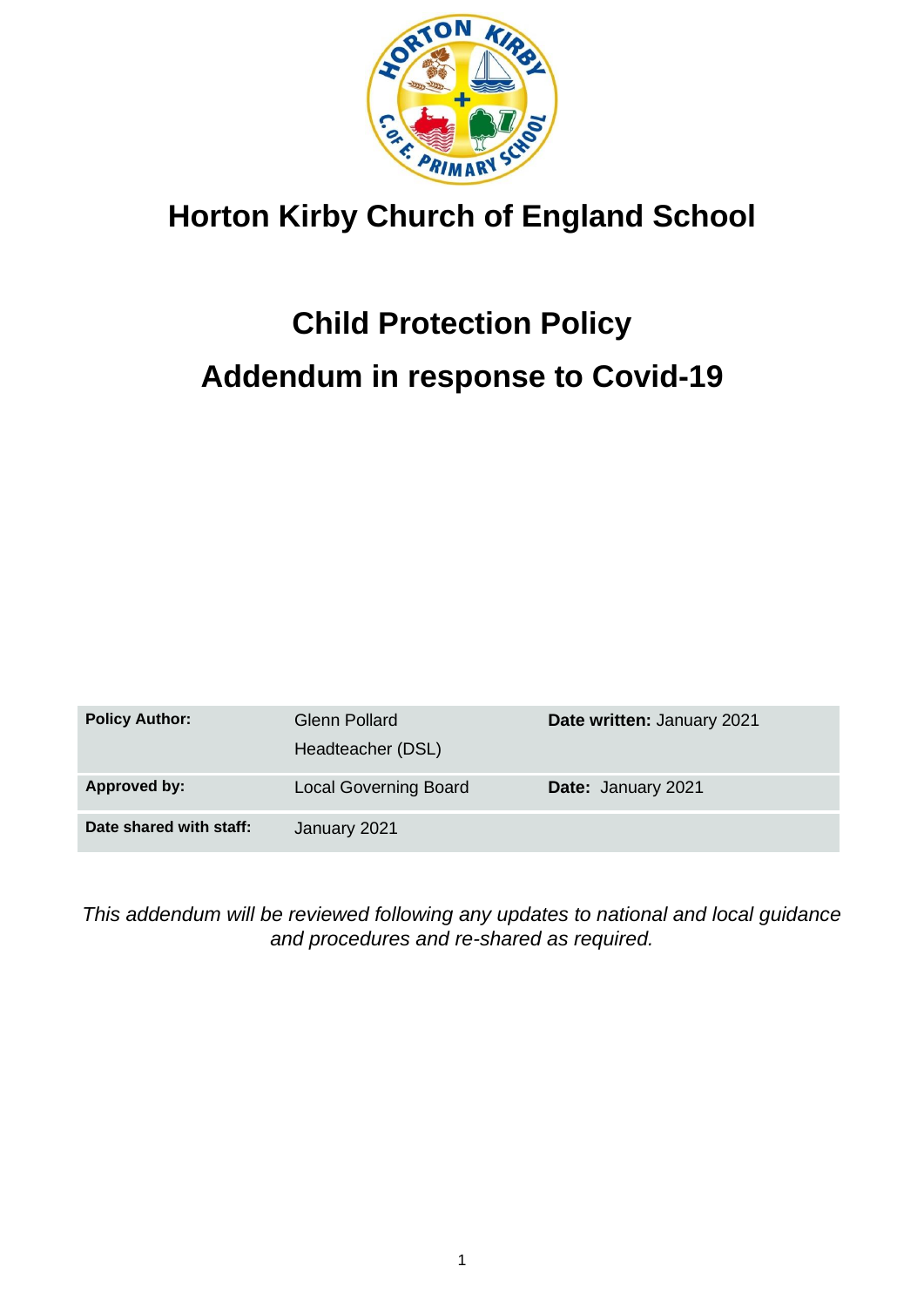# **1. Key School Contacts**

#### **Key contacts - safeguarding**

| Role                         | <b>Name</b>    | <b>Contact</b>                      |
|------------------------------|----------------|-------------------------------------|
| <b>Headteacher DSL</b>       | Glenn Pollard  | pollardg@hortontonkirby.kent.sch.uk |
| Deputy Headteacher           | Peter Sexton   | sextonp@hortonkirby.kent.sch.uk     |
| SENCO/Inclusion Lead         | Jan Lawrence   | lawrencej@hortonkirby.kent.sch.uk   |
| <b>Safeguarding Governor</b> | Margaret Moyle | moylem@hortonkirby.kent.sch.uk      |

#### **2. Context**

- On  $4<sup>th</sup>$  January 2021 parents were asked to keep their children at home again, wherever possible, as part of the response to coronavirus (COVID-19). Schools were asked to provide care for a [limited number of children;](https://www.gov.uk/government/publications/coronavirus-covid-19-maintaining-educational-provision/guidance-for-schools-colleges-and-local-authorities-on-maintaining-educational-provision) children who are vulnerable, and children whose parents are critical to the COVID-19 response and cannot be safely cared for at home.
- The way Horton Kirby is currently operating in response to coronavirus is fundamentally different to normal, however, our safeguarding principles in accordance with ['Keeping Children Safe in](https://www.gov.uk/government/publications/keeping-children-safe-in-education--2)  [Education'](https://www.gov.uk/government/publications/keeping-children-safe-in-education--2) (KCSIE) 2020, remain the same:
	- o the best interests of children will always come first
	- $\circ$  if anyone has a safeguarding concern about any child they should continue to act, and act immediately
	- o a DSL or Deputy DSL is available
	- o unsuitable people are not allowed to enter the children's workforce and/or gain access to children
	- o children will continue to be protected when they are online
- This addendum of Horton Kirby Child Protection policy contains details of any amendments to our existing safeguarding arrangements and should be read alongside our current policies and procedures.
- All staff and volunteers are aware of the policy addendum and any revisions.
- The school will continue to keep up to date and act in accordance with government guidance regarding education provision during the coronavirus outbreak: <https://www.gov.uk/coronavirus/education-and-childcare>

#### **3. Designated Safeguarding Leads (DSLs)**

- A DSL (or deputy) will be present on-site. If this is not possible for any reason, a named DSL will be available to be contacted via phone or video call.
- Where a trained DSL (or deputy) is not on site, a member of the senior leadership team will assume responsibility for co-ordinating safeguarding on site.
	- $\circ$  This will include updating safeguarding files and liaising with the offsite DSL (and deputies) and, as required, liaising with social workers where they require access to children in need and/or to carry out statutory assessments at the school.
- All staff and volunteers on-site will have access to a trained DSL (or deputy) and know on any given day who that person is, and how they can speak to them.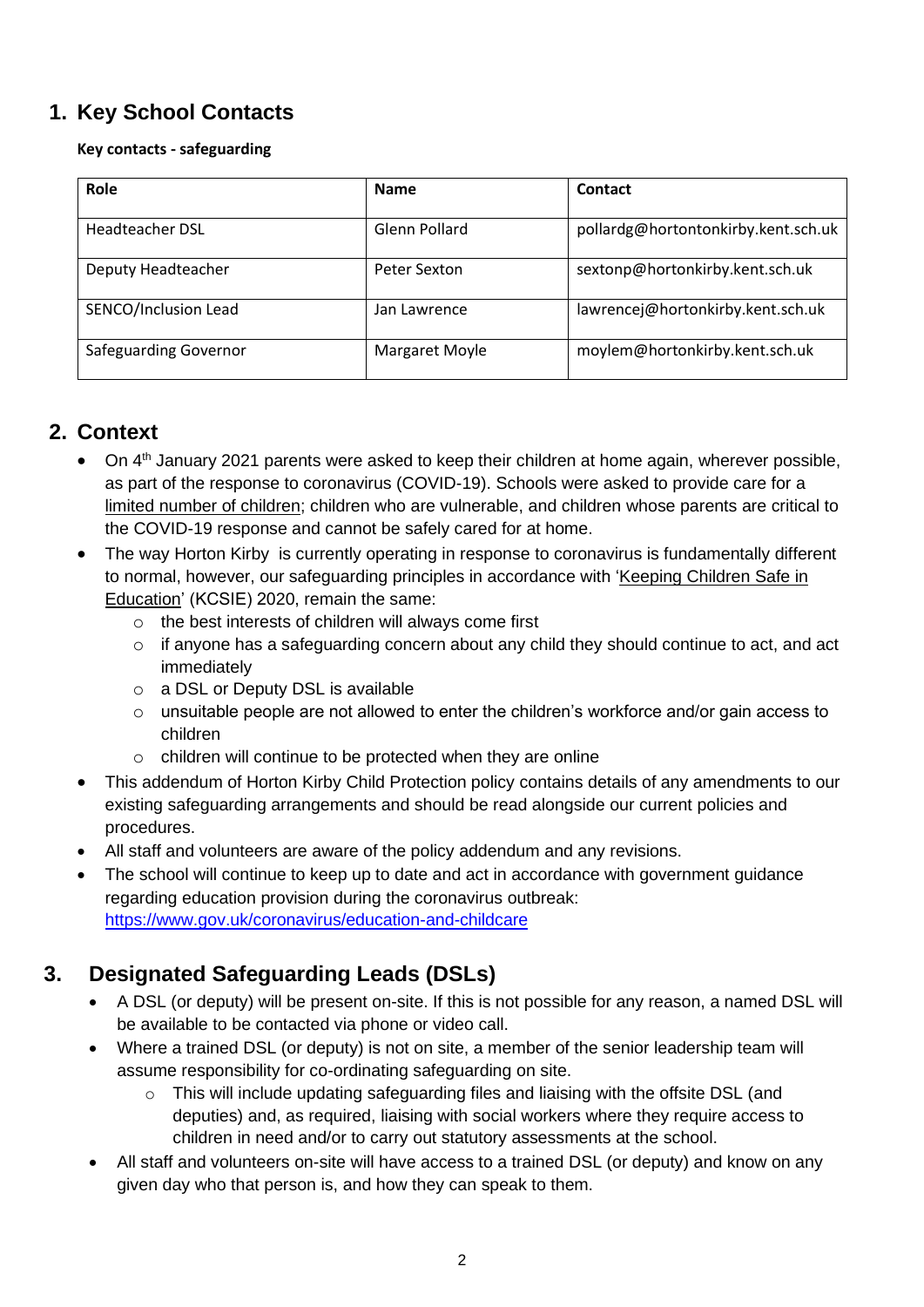- o Up to date details of the DSL/Deputy DSLs will be visible to staff and children.
- The DSL/Deputy DSLs will continue to engage with social workers and attend all multi-agency meetings remotely.

# **4. Vulnerable Children**

- Vulnerable children are those across all year groups who:
	- $\circ$  are assessed as being in need under section 17 of the Children Act 1989, including children who have a child in need plan, a child protection plan or who are a looked-after child.
	- $\circ$  have an education, health and care (EHC) plan and it is determined, following risk assessment, their needs can be as safely or more safely met in school.
	- o have been assessed as otherwise vulnerable and could therefore benefit from continued attendance.
- There is an expectation that children with a social worker will attend, unless in consultation with the child's social worker and family it is agreed they are at less risk at home or in their placement for example due to underlying health conditions.
- Where vulnerable children are not attending school, we will regularly keep in contact with them. Contact will be either via Microsoft Teams or telephone.
- Horton Kirby recognises the importance of working in partnership with other professionals, such as social workers, early help workers and virtual school heads (VSH), involved with children and will continue to share relevant information, such as attendance and any welfare concerns, with them.
- Safeguarding concerns will be shared with the relevant professionals as soon as possible.

# **5. Attendance**

- No one with symptoms of COVID-19 should attend school for any reason.
- Vulnerable children's attendance is expected, where there are no shielding concerns for the child or their household, and/or following a risk assessment for children with an EHC plan unless discussed otherwise with relevant professionals.
- Horton Kirby will follow up with parents and carers where children are supposed to be attending but do not.
- In all circumstances where vulnerable children do not take up their place, or attendance discontinues, Horton Kirby will notify their social worker or equivalent and will follow up with the parent/carer.
- Horton Kirby will follow up with parents/carers that have arranged a place for their child/children (namely critical workers or children that are considered vulnerable but not open to any agencies) and do not attend.
- Horton Kirby will ensure that regular contact is maintained with children (and their families) who are not attending. With support from the DSL, teaching and/or pastoral staff will maintain contact with children, where possible and appropriate.
	- $\circ$  Staff will make calls from the school site and/or via personal phones with a withheld number. Staff may also make contact via Microsoft Teams.
	- $\circ$  Staff will record the date, time and attendance of calls to children and/or families.
- To ensure contact can be maintained, Horton Kirby will confirm emergency contact numbers are correct with parents/carers and ask for any additional emergency contact numbers where they are available.

# **6. Reporting Safeguarding Concerns**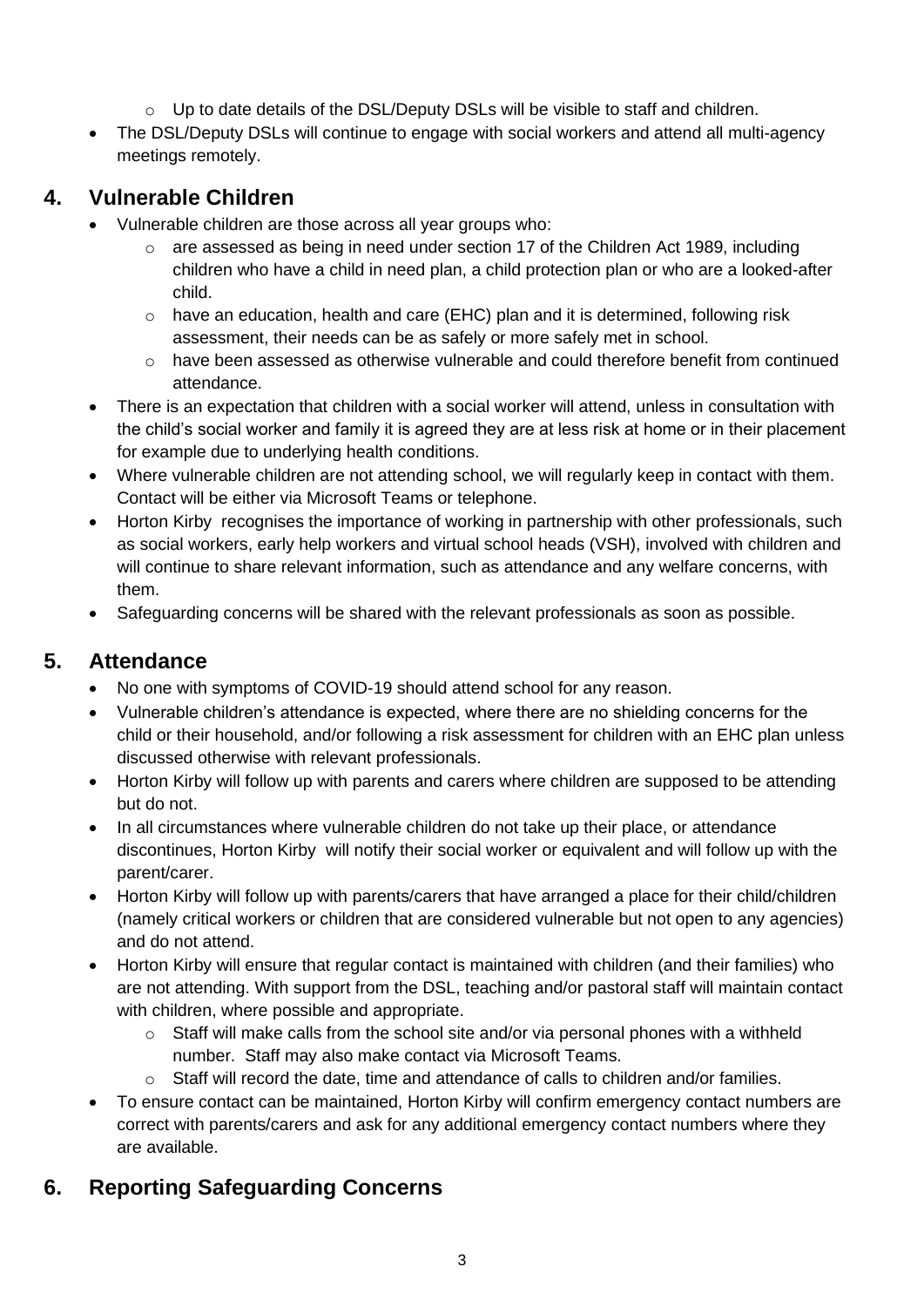- Where any concerns are raised about learners or staff, Horton Kirby will follow existing and updated local arrangements as set out by [Kent Safeguarding Children Multi-Agency Partnership](https://www.kscmp.org.uk/) (KSCMP) and as outlined in our existing Child Protection Policy.
- All staff will continue to look out for any signs that indicate a child may be at risk, on and off site, including online.
	- o If a member of staff or volunteer has any safeguarding concerns about a child, this will be reported to the DSL as soon as possible and as a priority.
	- $\circ$  If the concern is urgent, the member of staff/volunteer will speak to a DSL in person or via phone/video call if they are not on site, immediately.
	- o In the event a member of staff or volunteer cannot contact a DSL, this will not delay them taking immediate action to safeguard a child.
	- o Concerns will be recorded using MyConcern.
- Prevent is a vital part of our work to safeguard children from radicalising influences; the school will continue to follow local processes where we have concerns during this challenging time.
- Learners are encouraged to report safeguarding concerns to a member of staff or a trusted adult at home. Where this is not possible, additional support can be accessed (as appropriate to children's age/ability) online via:
	- Childline: [www.childline.org.uk](http://www.childline.org.uk/)
	- UK Safer Internet Centre's 'Report Harmful Content': [https://reportharmfulcontent.com](https://reportharmfulcontent.com/)
	- National Crime Agency Child Exploitation and Online Protection Command (NCA-CEOP): [www.ceop.police.uk/safety-centre](https://www.ceop.police.uk/safety-centre/)
	- Parents/carers are encouraged to report concerns via existing systems as outlined in our Child Protection Policy.
	- Where staff are concerned about an adult working with learners, they should report the concern to the Headteacher or Deputy Head
		- o If there are concerns about the behaviour of any member of staff or volunteer, the LADO service will be consulted with.
		- $\circ$  Concerns around the Headteacher should be directed to the Chair of Governors, Daniel Tremain

#### **7. Children educated offsite**

- If children are attending another setting, the school will continue to do whatever they reasonably can to provide the receiving institution with any relevant welfare and child protection information, especially if children are vulnerable.
	- o For looked-after children, any change in setting will be led and managed by the virtual school head with responsibility for the child.
	- o The receiving institution will be made aware of the reason any child is vulnerable and any arrangements in place to support them. This will take place ideally before a child arrives or as soon as reasonably practicable.
	- $\circ$  Any exchanges of safeguarding information will take place between DSLs (or a deputy) and SEND information will be shared by Special Educational Needs Coordinators/named individual with oversight of special educational needs (SEN) provision for children with EHC plans.
	- o If this is not possible, The Headteacher will take responsibility.
- The school will continue to have appropriate regard to data protection law but is aware this does not prevent the sharing of information for the purposes of keeping children safe.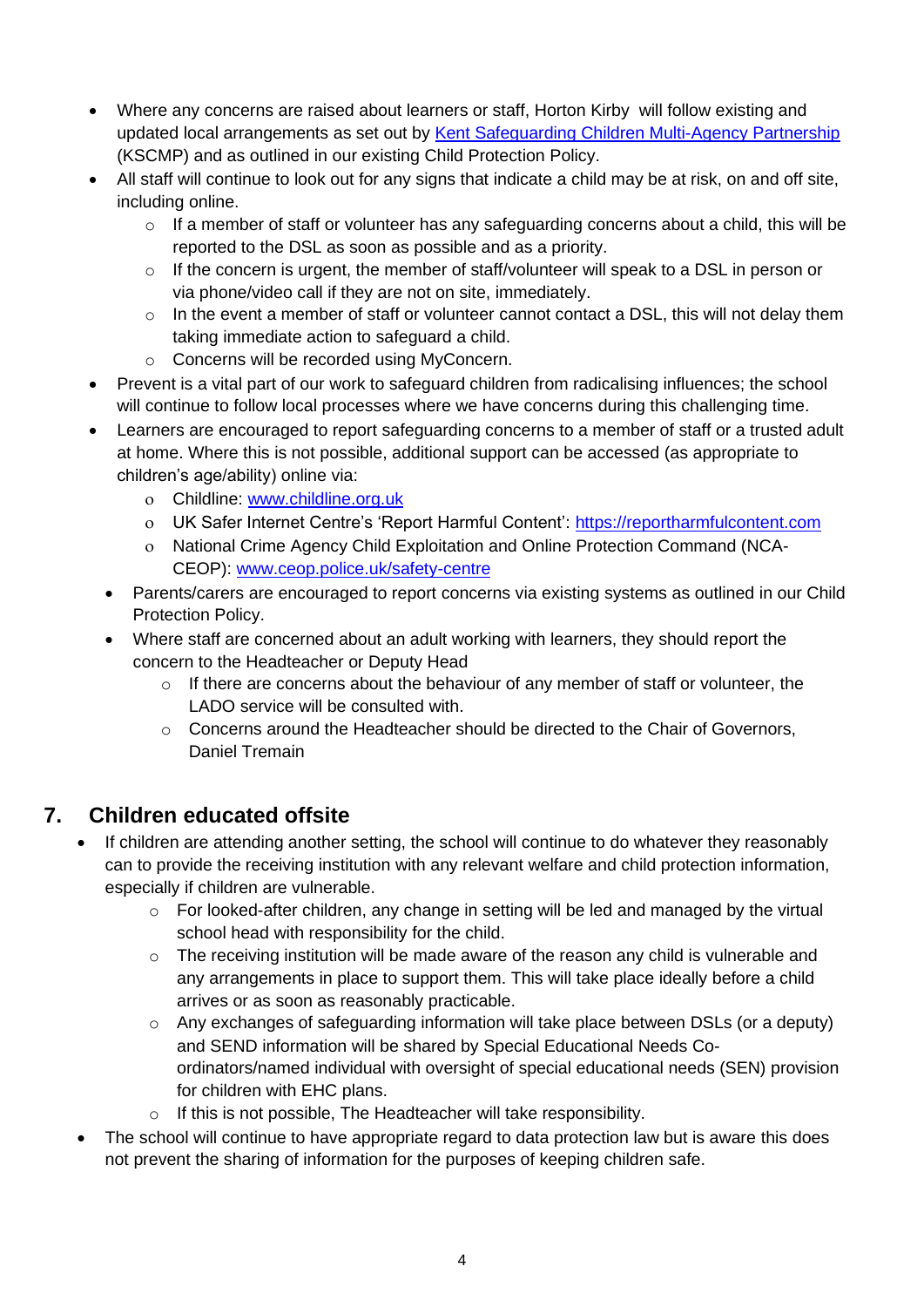# **8. Safer Working Practice, including Staff Training and Induction**

- All staff will follow our existing staff code of conduct and any addendum updates with regards to safer working practice, both on and off site.
- Staff will continue to follow any updates to the school's code of conduct and behaviour policy which have been made to reflect current COVID-19 measures.
- DSLs will continue to access appropriate training (including remotely) and other additional resources to ensure they are up to date with local and national guidance.
- All existing staff have read KCSIE 2020 Part 1 and accessed safeguarding training.
	- o Staff will be made aware if any processes have changed with the sharing of this addendum and the DSL will communicate any changes to local processes directly.
- All new staff and volunteers will have an induction provided via the DSL and will be provided with a copy of our Child Protection Policy and this COVID-19 Addendum.
- Staff may move between settings on a temporary basis; consideration will be given by the receiving school DSL as to what induction they need on a case by case basis, dependent on existing skills and knowledge. Transferring staff will always be given a copy of the receiving setting's child protection policy, confirmation of local processes and confirmation of DSL arrangements.

# **9. Safer Recruitment, Volunteers and Movement of Staff**

- It remains essential that people who are unsuitable are not allowed to enter the children's workforce or gain access to children.
- If Horton Kirby recruit new staff during this period, we will continue to follow the relevant safer recruitment practices including those identified within KCSIE 2020.
- If volunteers are recruited, Horton Kirby will continue to follow the guidance in accordance with KCSIE 2020 and with a mind to updates to the [Safer Working Practice Guidance](https://www.saferrecruitmentconsortium.org/GSWP%20COVID%20addendum%20April%202020%20final.pdf) produced as a response to COVID-19.
	- o Volunteers who have not had the relevant checks will not be left unsupervised with a child.
- If staff from other settings volunteer or begin working at Horton Kirby, we will ensure they have a relevant DBS check, or are supervised by a member of staff who does, following DfE guidance at this time. Horton Kirby will risk assess staff from other settings, as we would for a volunteer.
- If staff are deployed from another education or children's workforce setting to our school, we will accept portability if the current employer confirms in writing that:
	- $\circ$  the individual has been subject to an enhanced DBS and children's barred list check
	- $\circ$  there are no known concerns about the individual's suitability to work with children
	- o there is no ongoing disciplinary investigation relating to that individual
- A new DBS check for returning staff who have continued to be employed but have not been working in regulated activity is not required, however, if for any reason the school have concerns about an individual, we may obtain a new check.
- In response to COVID-19, the Disclosure and Barring Service (DBS) has made changes to its guidance on [standard and enhanced DBS ID](https://www.gov.uk/government/news/covid-19-changes-to-dbs-id-checking-guidelines) checking to minimise the need for face-to-face contact. The Home Office and Immigration Enforcement have also temporarily adjusted the [Right to work checks](https://www.gov.uk/guidance/coronavirus-covid-19-right-to-work-checks) due to coronavirus (COVID-19).
	- o Horton Kirby will continue to refer to the DBS anyone who has harmed or poses a risk of harm to a child in accordance with KCSIE 2020.
- Horton Kirby will continue to consider and make referrals to the Teaching Regulation Agency (TRA) where appropriate. During COVID-19 measures, all referrals will be made by emailing [Misconduct.teacher@education.gov.uk.](mailto:Misconduct.teacher@education.gov.uk)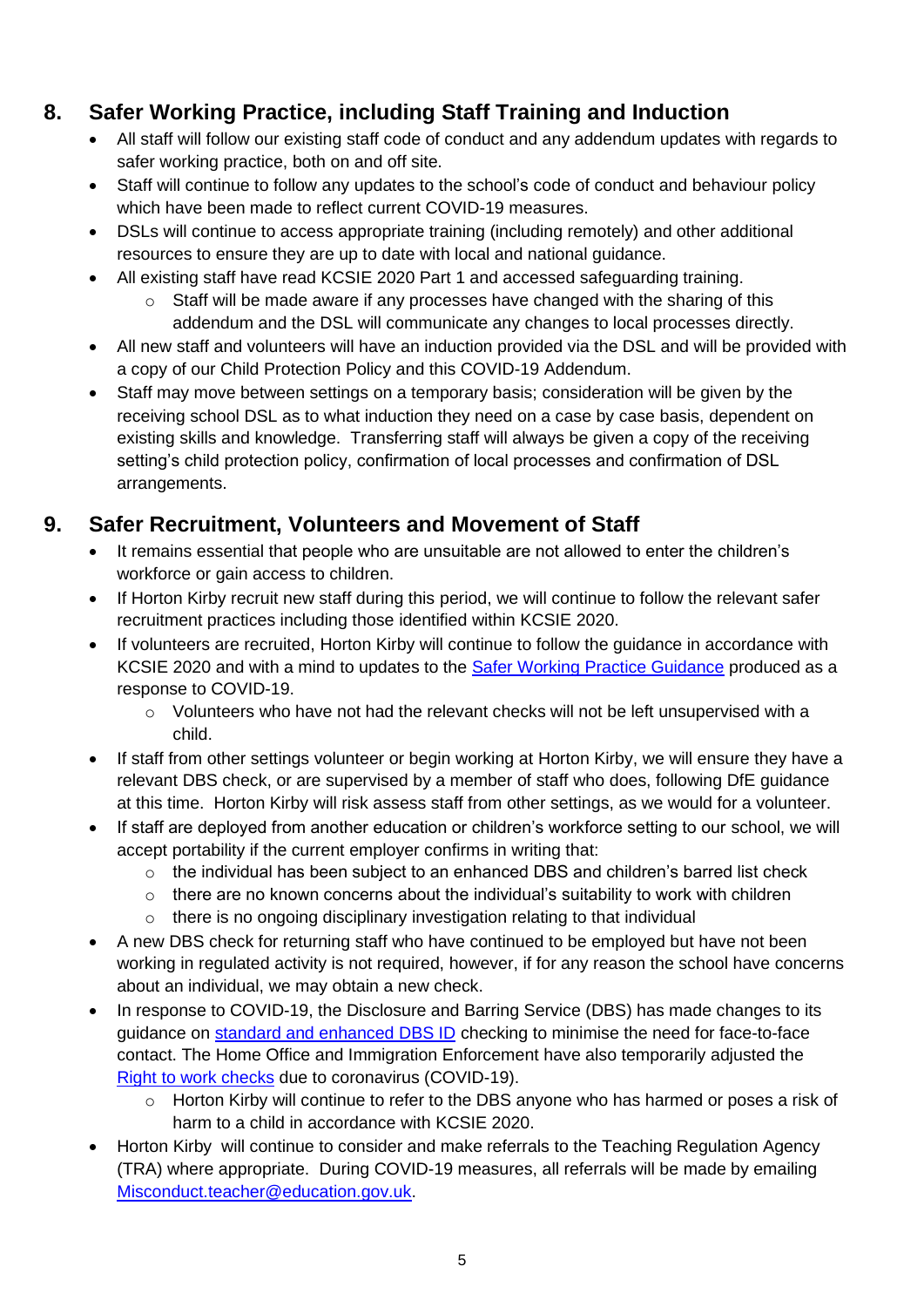- Horton Kirby will continue to update the single central record in line with KCSIE. (Paragraphs 148 to 156)
	- $\circ$  The SCR will provide the means to log everyone that will be working or volunteering in the school on any given day, including any staff who may be on loan from other institutions.
	- o The SCR will be used to log details of any risk assessments carried out on volunteers and staff on loan from elsewhere.

#### **10. Supporting Wellbeing**

- Horton Kirby recognises that staff, parents/carers and learners may experience some degree of emotional wellbeing or anxiety challenges during this time. Many children consider school to be a safe place and the current situation may impact on learners, staff and parent/carers mental health.
- Horton Kirby will ensure that all children are supported. Staff will address the wellbeing of learners through a range of age/ability appropriate approaches and pastoral support will be provided as appropriate and as required.
- Horton Kirby is conscious of the wellbeing of all staff and the need to implement flexible working practices in a way that supports staff and promotes good work-life balance. Senior Leaders and the DSL (or deputy) are available to provide support to staff as required.
- Teachers will be aware of the impact the current circumstances can have on the mental health of learners and their families who are working from home, including when setting expectations for children's' work.
- Horton Kirby will signpost staff, learners and parents/carers, on or off site, to a range of appropriate sources of support, internally and externally.

#### **11. Supporting Children in School**

- Horton Kirby is committed to ensuring the safety and wellbeing of all its learners.
- Horton Kirby will be a safe space for all children to attend and flourish. A senior member of staff will ensure that there are appropriate staff on site and that staff to learner ratios have been considered to maximise the safety of children.
- Horton Kirby will follow the current government guidance in relation to social distancing and all matters relating to public health from the respective websites and outlets.
- Horton Kirby will ensure that all children who are either categorised as vulnerable or children of critical workers and are in attendance are appropriately supported.
- Horton Kirby will continue to record any support provided to children in relation to safeguarding issues on MyConcern.

#### **11.1 Peer on Peer Abuse**

- Horton Kirby continues to recognise and respond to cases of Peer on Peer abuse by considering each incident on a case by case basis and basing any intervention on usual processes outlined within KCSIE 2020.
- Horton Kirby recognises that the current circumstances and the changeable nature of current Government guidance may mean that the school may need to adapt elements of the process in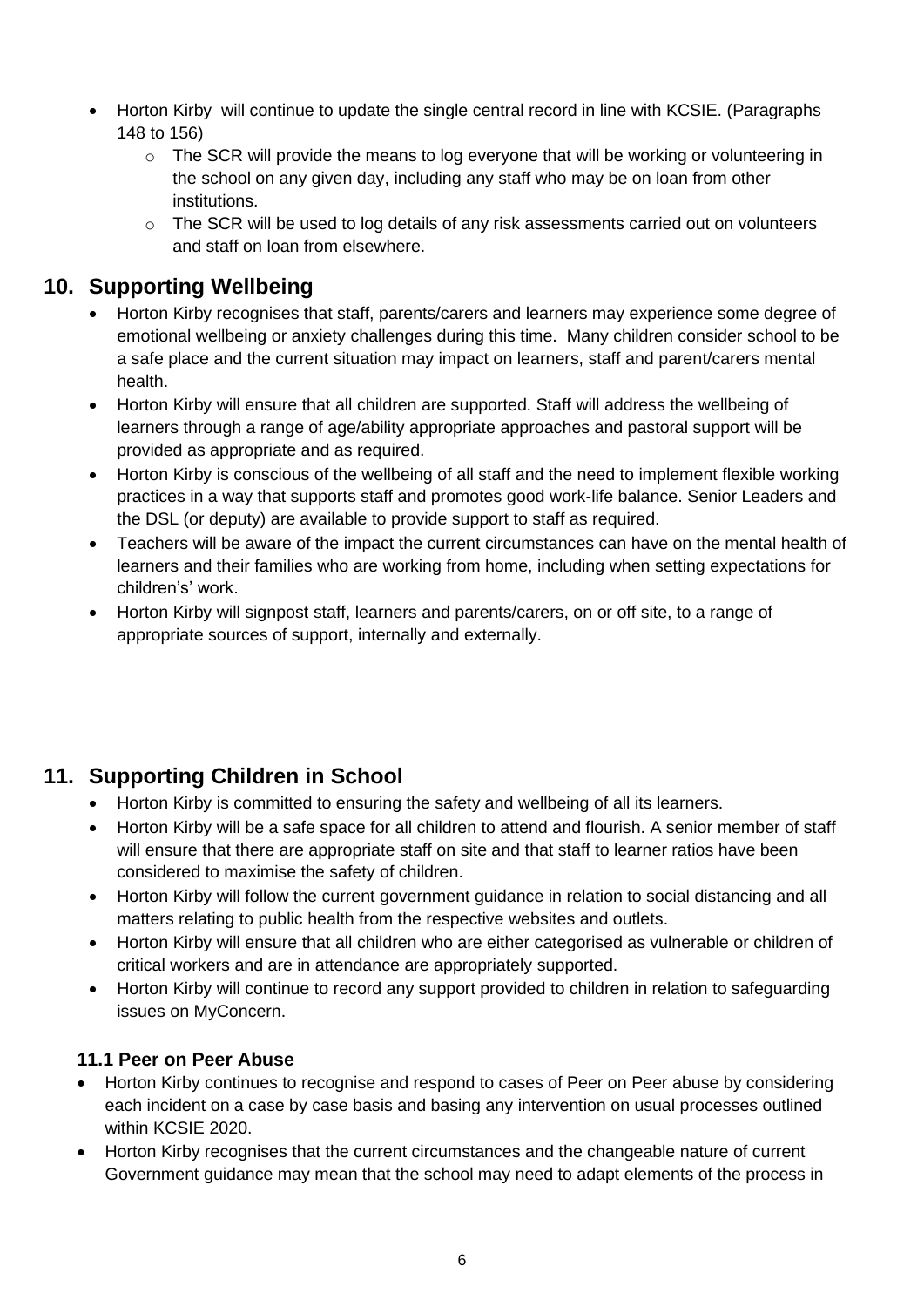some cases to ensure that they are able to respond in line with Government advice when required.

• The DSL will continue to consult, as appropriate, with multi-agency professionals to ensure that children's safety and wellbeing is not compromised when incidents of peer on peer abuse are brought to their attention.

#### **11.2 Online Safety**

- Horton Kirby expectations with regards to online behaviour and education when using school provided devices or internet access on site will continue to be implemented in line with existing polices.
- Any concerns regarding online behaviour or use will be responded to in line with existing school policies.
- Horton Kirby will continue to provide a safe online learning environment where learners use school provided devices on site; appropriate filtering and monitoring will continue to be implemented as outlined in the school policies.
	- o Learners internet use will be supervised by staff according to their age and ability and learners will be directed to use appropriate online resources and tools.
	- $\circ$  Use of staff and learner personal devices, including mobile phones, will be managed in line with our existing policies.

#### **12. Supporting Children Not in School**

- Horton Kirby will continue to ensure the safety and wellbeing of all children and young people that remain on the school roll.
- All staff will continue to identify those vulnerable children that would benefit from Early Help as identified in KCSIE 2020; DSLs will ensure they have access to appropriate pastoral support and will consider whether they would benefit from external support.
- There will be clear plans around how best to communicate with learners who are identified as vulnerable, as well as those about whom DSLs have concerns about who do not receive a statutory service. This could include telephone contact and/or doorstep visits at the discretion of the DSL.
- Horton Kirby and the DSL will work closely with all relevant agencies and professionals regarding safeguarding a child not on site. Any plans will be reviewed regularly and if concerns become significant, the DSL will make requests for support if considered appropriate.
- Horton Kirby recognises that this is a difficult time for children and young people who consider school as a safe place and the current situation may impact on learners', staff and parent/carers mental health.
- Guidance for parents/carers is available from the DfE regarding ['Supporting your children's](https://www.gov.uk/guidance/supporting-your-childrens-education-during-coronavirus-covid-19)  [education during coronavirus \(COVID-19\).](https://www.gov.uk/guidance/supporting-your-childrens-education-during-coronavirus-covid-19)
- The school will utilise its website and social media presence to ensure that appropriate safeguarding messages are shared with children and their families. This will include links to appropriate services and resources that are aimed at supporting them throughout this period.

#### **12.1 Online Safety Away from school**

- Horton Kirby will ensure any remote sharing of information, communication and use of online learning tools and systems will be in line with privacy and data protection requirements.
- All communication with learners and parents/carers will take place:
	- o within school hours as much as possible.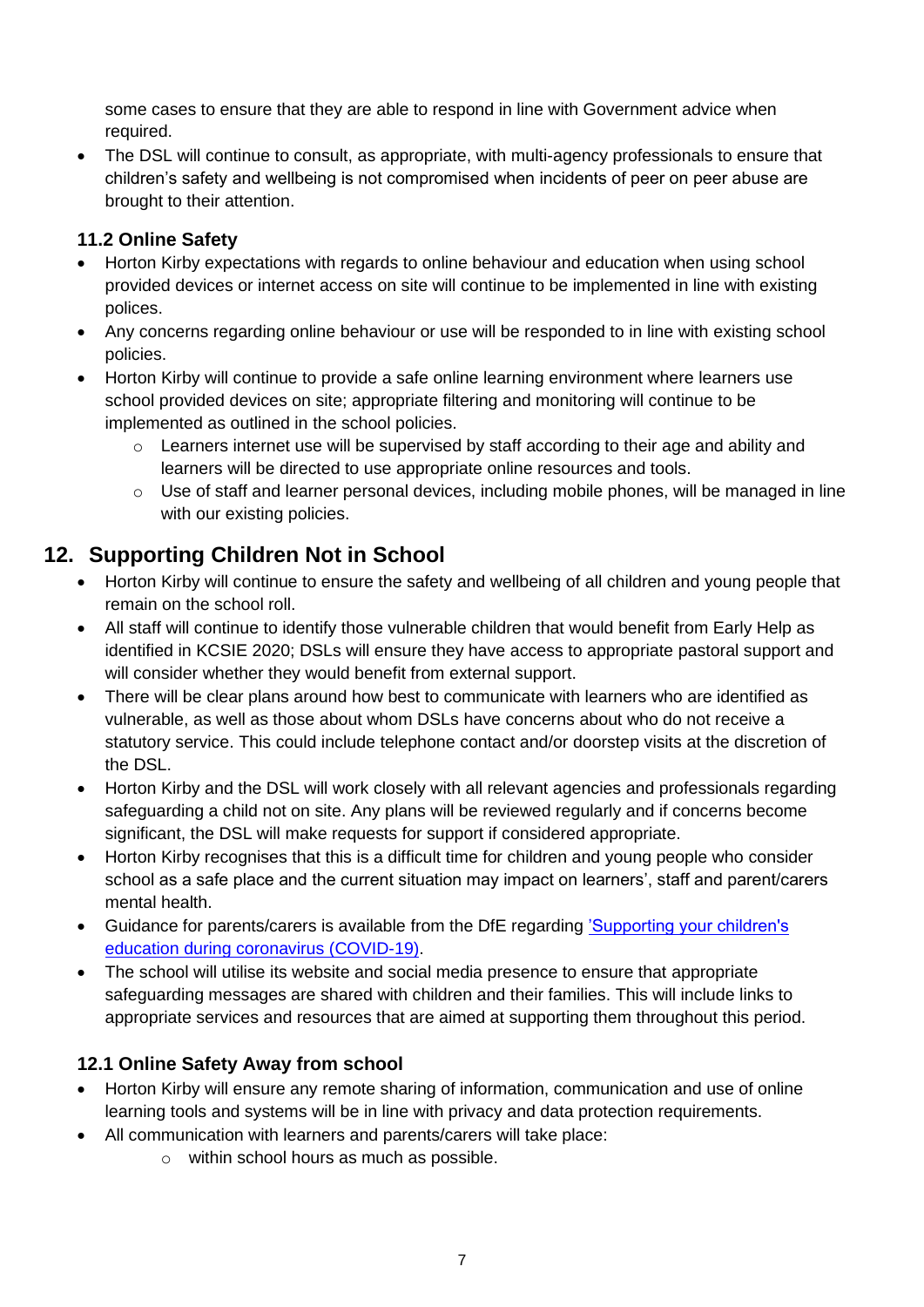- $\circ$  with staff using school devices over personal devices wherever possible and in line with our existing Acceptable Use Policy (AUP). Where this is not possible, staff will speak with the Leadership Team.
- o using school provided approved communication channels; for example, school provided email accounts, phone numbers and agreed systems such as Microsoft Teams.
- Parents/carers will be made aware of what their children are being asked to do online, including the sites they will be asked to access. Horton Kirby will be clear who from the school their child is going to be interacting with online.
- Where parents/carers opt to supplement the school's remote learning offer, we emphasise the importance of securing online support from a reputable organisation and/or individuals who can provide evidence that they are safe and can be trusted to have access to children.
- Parents/carers will be encouraged to ensure children are appropriately supervised online and that appropriate parent controls are implemented at home.
- Staff and learners will engage with remote learning in line with the existing behaviour principles as set out in our existing policies.
- When delivering remote learning, staff will abide by the expectations outlined in our Remote Learning Guidance document.
- follow our Remote Learning Acceptable Use Policy (AUP).
- When delivering remote learning, staff will:
	- $\circ$  only use online tools that have been evaluated and agreed by the leadership team.
	- $\circ$  ensure remote learning activities are planned in accordance with our curriculum policies, taking learner needs and technology access into account.
	- $\circ$  record the length, time, date and attendance of any online lessons/contact held or made.
	- $\circ$  revisit relevant policies such as our acceptable use of technology policy with learners, as necessary.
- Where remote learning is taking place 'live' for example using webcams or chat facilities, staff and learners will ensure a safe and professional environment is maintained.

# **13. Additional Support and Links**

- As well as through existing school mechanisms, learners, staff and parents/carers can access age appropriate and practical support and advice via a range of national and local services:
	- o Childline: [www.childline.org.uk](https://www.childline.org.uk/)
	- o Kent Resilience Hub: [https://kentresiliencehub.org.uk](https://kentresiliencehub.org.uk/)
	- o NSPCC: [https://learning.nspcc.org.uk/safeguarding-child-protection/how-to-have-difficult](https://learning.nspcc.org.uk/safeguarding-child-protection/how-to-have-difficult-conversations-with-children/)[conversations-with-children/](https://learning.nspcc.org.uk/safeguarding-child-protection/how-to-have-difficult-conversations-with-children/)

#### **Specific Links relating to Coronavirus for Learners and Parents/Carers**

- DfE: COVID-19: guidance on supporting children and young people's mental health and [wellbeing](https://www.gov.uk/government/publications/covid-19-guidance-on-supporting-children-and-young-peoples-mental-health-and-wellbeing?)
- Kent County Council: [www.kent.gov.uk/social-care-and-health/health/coronavirus](http://www.kent.gov.uk/social-care-and-health/health/coronavirus)
- Childline: [www.childline.org.uk/info-advice/your-feelings/anxiety-stress-panic/worries-about-the](http://www.childline.org.uk/info-advice/your-feelings/anxiety-stress-panic/worries-about-the-world/coronavirus/)[world/coronavirus/](http://www.childline.org.uk/info-advice/your-feelings/anxiety-stress-panic/worries-about-the-world/coronavirus/)
- Mind: [www.mind.org.uk/information-support/coronavirus/coronavirus-and-your-wellbeing/](http://www.mind.org.uk/information-support/coronavirus/coronavirus-and-your-wellbeing/)
- Young Minds:<https://youngminds.org.uk/blog/talking-to-your-child-about-coronavirus/>